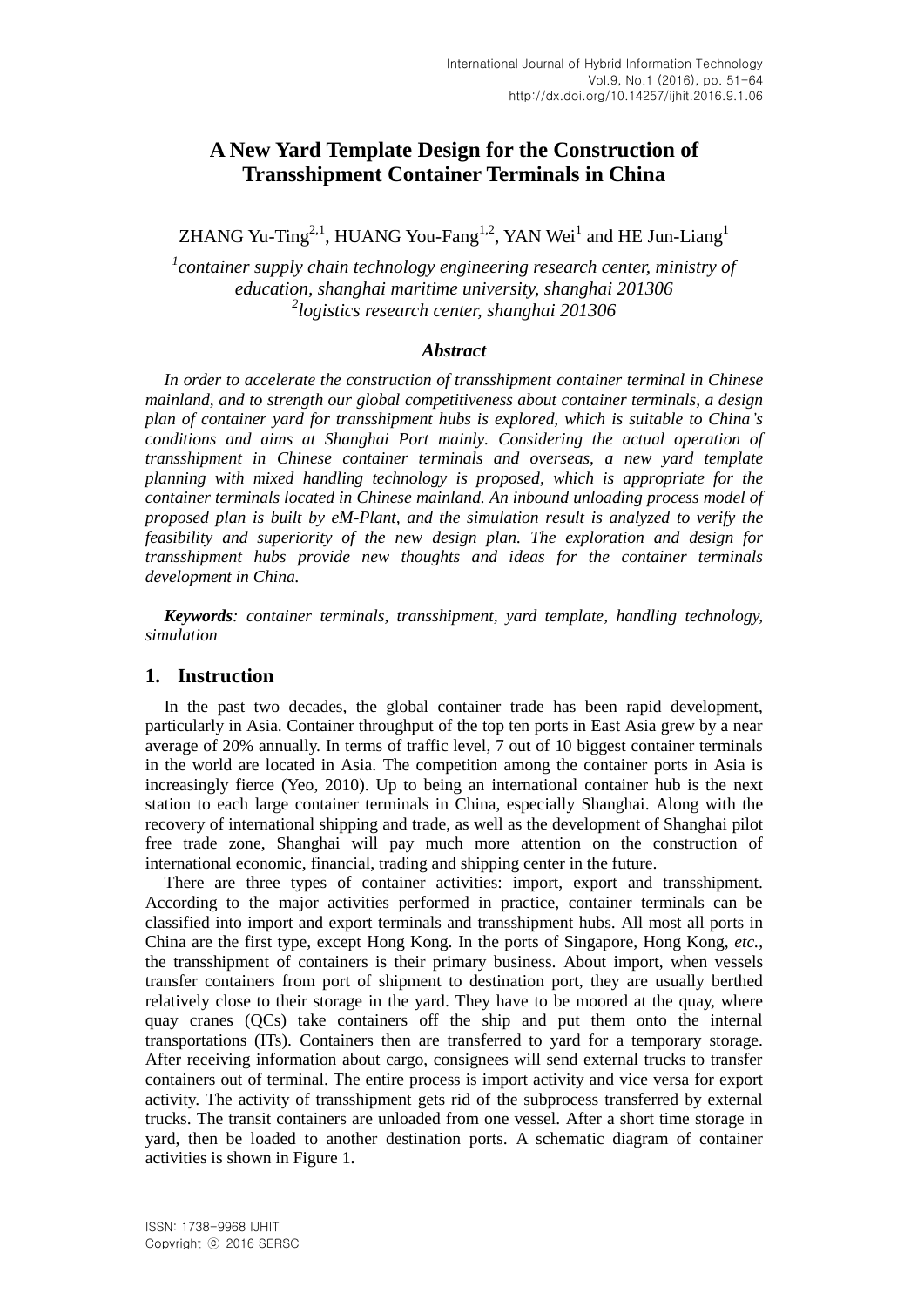



International transshipment port is usually called as a core position in international economic region of port groups and hub. How to turn Shanghai port to be an international transshipment port is an urgent problem. This is not only the need of the international shipping market development, but also the inevitable choice of enhancing the competitiveness among the surrounding countries in Asia. It is significant to make Shanghai port a success transition to a regional or even global core shipping center. This is our primary motivation for writing this paper. We sincerely hope that the exploration and design for transshipment hubs will provide new thoughts and ideas for the container terminals development in China.

This paper is organized as follows. Section 2 surveys on the relevant literature. Section 3 describes the problem existed in presented terminals when operating transit containers. Section 4 put forth a new design for transshipment hubs considering layout and operation. A simulation model is conducted in section 5 to verify the feasibility and finally section 6 concludes the paper.

## **2. Literature Review**

A large number of researches about container terminals have been published on such topic as storage yard planning, terminal layout and yard resource allocation. The planning and controlling of container terminals has become a trendy subject in international academic research. A literature review about the container terminal yard storage operation was published, which described the terminal yard of the future trends and research direction in detail (Carlo, *et al.,* 2014). By focusing on the studies of technique feasibility and structure security, Zhang (2003) studied and designed for the yard of port from the point of design specification. As the main part of the container terminal, (Lin 2007) applied optimization technology and mathematic theory as well as methodologies to solve the resource allocation of container terminal yard. Furthermore, considering both the distance and the balance of all the workload, an objective programming under the rolling horizon approach is developed for outbound containers (Yan, *et al.,* 2009).

In the field of container terminals design and management, many researches proposed considered handling technology in the past years. Li (2010) established mathematical evaluation model of the container terminal layout and also developed a further research on handling technology and the new techniques. To improve the efficiency of port operation, Liu (2011) put forward not only to the handling technology innovation, but also to various intelligent production system supporting container terminals. Wang, *et al.,* (2006) then conducted a comparison between four efficient handling technologies for container terminals and finally concluded that the fully automatic handling technology system will be the key development orientation for modern container terminals.

Another import subject in the literature is the application of simulation optimization technology. It is often used for analyzing the behavior and the performance of container terminals. Wang (1987) has already applied simulation technology to the research on container terminals as early as last century. Later, a novel discrete modeling and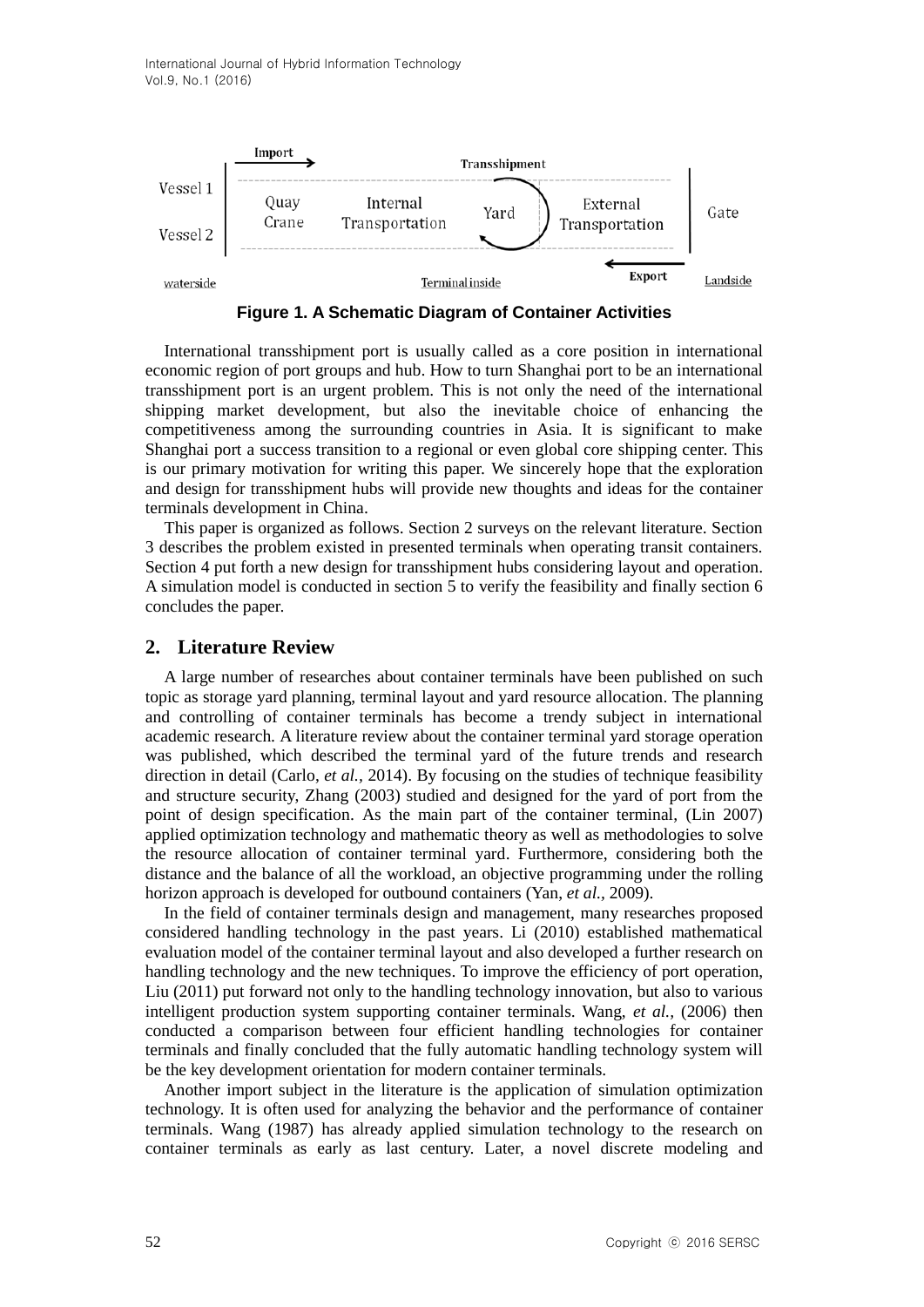corresponding simulation system for the design of stevedoring technology scheme are proposed (Sha 2003). Except simulating the process of operation, simulation technology can also support the design of terminals. Zhong, *et al.,* (2012) proposed an improved stacking strategy and applied simulation software Flexsim to analyze the effect if different size. Zhang (2011) used the simulation software Witness to analyze a new handing process for bulk terminals simulation and built a simulation model about terminal technology system.

Summarizing the existing literature, we can find that the research about transshipment hubs is very little comparing with import and export container terminals. Zhen (2011, 2013) made large contributions in transshipment hubs, no matter under certainty or uncertainty. He developed an integer programming model for berth template and yard template planning in 2011. On the basis of the original research, in 2013, Zhen with his team work added the uncertain factors and put forward the yard layout and storage solutions with robustness, which is closer to actual operation. Due to the start-up development of transshipment hubs in China, the research on container transit terminals especially for China is much fewer. Wang et al., (2010) put forward a new optimization model for solving transshipment port yard storage problem and Ding, *et al.,* (2012) gave out the selection model to solve the location problem for developing China's inland export transit port.

## **3. Problem Description**

With the fierce competition between sea ports in East Asia, much more seaports in China mainland decide to broaden their business in order to improve their quality of service. Through increasing a significant throughput, it is important for terminals to strengthen their international competitive while drive surrounding areas to develop economics. International transshipment hub is always regarded as a core shipping center, so many container terminal operators get focus on transition service simultaneously. Operators are not only the thought, but also to do so. Taking Shanghai port as the example, with the policy support from government and the development of free trade zone, the volume of transit containers is increasing year after year.



**Figure 2. The Most Common Yard Layout in Chinese Container Terminals**

However, the share of throughput going to transit containers is still in a low value. The reason of this situation is that almost all Chinese container terminals have still been keeping the conventional layout, shown in Figure 2. Storage yard is the area for stacking containers temporarily in terminals. It is always composed of two main segments, for inbound and outbound containers separately. Due to an exporting superpower of our country, export area is much bigger and closer to waterside than the import. Multiple rectangular blocks have position parallel to the quay and one yard crane usually serve one or more blocks. Internal trucks travel in the track lanes (shown as dotted lines) transport containers from quayside to back yard or reverse. After vessel arriving at a berth allocated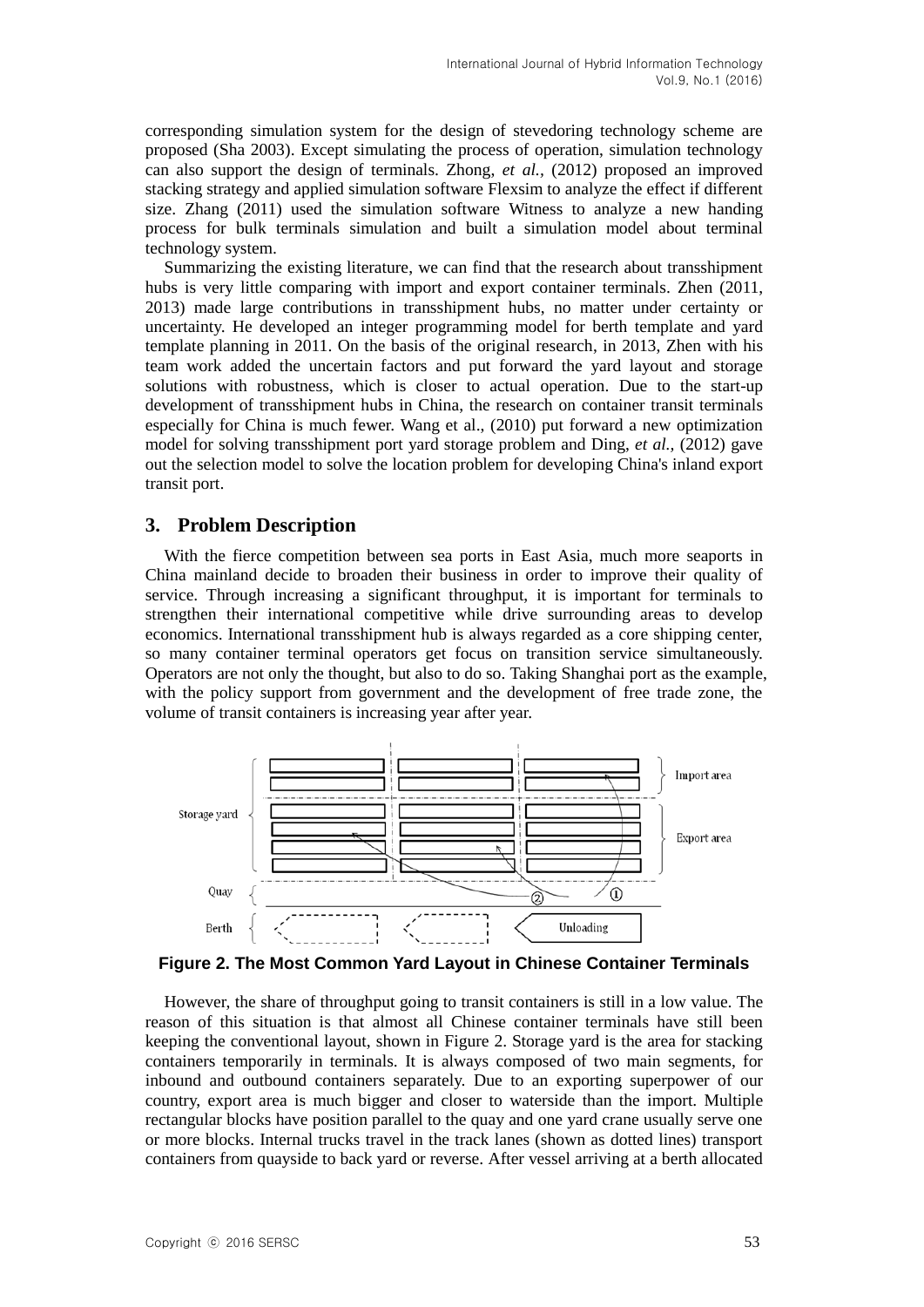before, quay cranes are fully equipped for unloading. Internal trucks will move containers from this vessel to the nearest import area which has been arranged in previous yard planning.

This kind of configuration is really suitable for the past composition of shipping trade in China, while the introduction of transit will lead to a large number problem, such as route scheduling, storage space assignment and equipments dispatching. As shown the arrow lines in Figure 2, because there is no specific area for transit containers, they have little choice but to be sent to other areas. One destination of transit boxes is import area, the same as where import containers are planned to stack (as arrow line 1 in Figure 2). After completing the unloading process, the import area will be reshuffled to divide these two kinds of container. Redundant operations will not only generate additional transport costs, but also increase the load of equipments. Another destination is export area directly, dividing the containers from one vessel at the beginning of move (as arrow lines 2 in Figure 2). Then internal trucks should send different containers to different blocks, no matter near or far. Although to do so could avoid a certain process of reshuffle, it will still cause some troubles, such as the difficulty of vehicles dispatching and the waste of resources. Even more, the increase in complexity might influence the process of unloading and the turnaround time of vessel in port.



**Figure 3. Operation in Singapore Port**

Singapore, the most famous transshipment hubs on the world for unique location, has always been remarked as the core joint-point of global trade. 80 percent of containers handling there are transit boxes, so the terminals in Singapore have the most perfect operating system of transshipment. Here is one of the port operations in Singapore (Figure 3). Different from most marginal quays in China, convex quays are chose to build for larger ships. More than one ship can be handled on both sides of a convex quay at the same time. A dock between two opposite berths is arranged a special storage yard. The characteristic of its transshipment is that it is used to sort out the import ones and the transit ones. After unload process, the yard crane in this special place would do some rearrangement for those containers to separate them. Import ones will be sent into back yard by internal trucks and transit ones are waiting still there for loading to another ships (Gordon, *et al.,* 2005). In this way, it can not only simplify the scheduling of the trucks when doing unload process, but also quicken the speed of it to release berths as soon as possible for follow-up ships.

In spite of merits of the handling technology mentioned above, it still has some weakness. By comparing with conventional ones, import containers are handled one more times. This kind of handling technology would increase the burden of yard equipments and the energy consumption of the whole terminal. For transit ones, if the time between its loading and unloading is very short, the process, send it into the yard first and then pick it out, will create needless waste. They can move from the unloading berth to the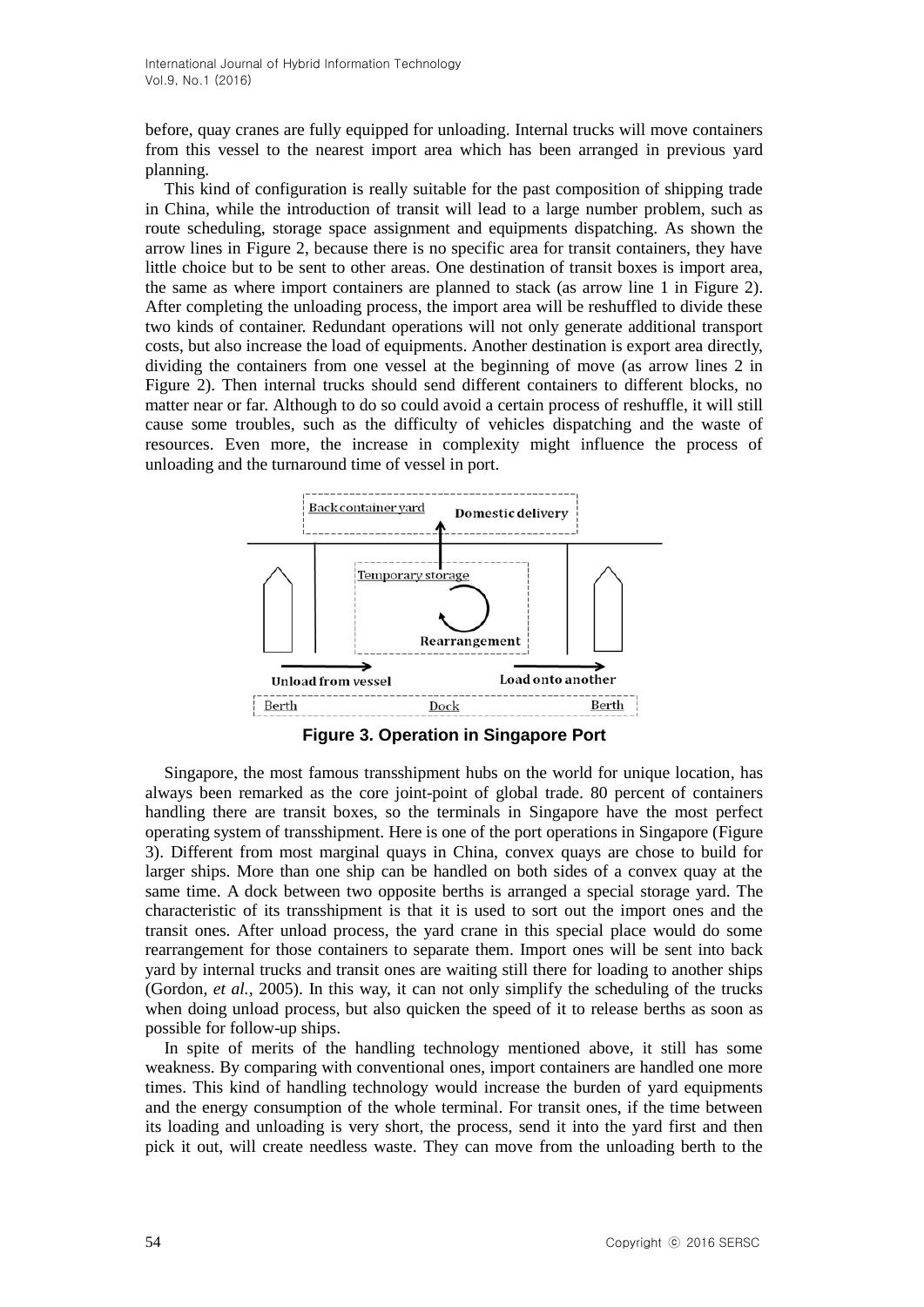next one where their destination ship is docked. Smarter, greener and safer is the development trend of terminals. How to put forward a new yard template planning to satisfy the trend of our times and to accommodate the growth needs of our country. We should discard the dross and select the essence from today's equipments and technology and then create a subverted style terminal yard with new ideas. That is the purpose we always insist in later design.

## **4. Transshipment Hubs Design**

### **4.1. Reclassification of Transit Containers**

With the rapid development of container transportation these years, the machines, using in various aspects such as container ports, logistics, management, and ancillary equipment side, are put forward higher requirements. Because of the vigorous of the container transportation, the competition between ports is more and more intense. How to ensure the minimization of the time vessels stay in port and the maximization of handling rate has become a crucial factor for all terminal operators. After a comprehensive analysis of the existing port operation mode and the international excellent transshipment terminal above, this paper proposes a new kind of transfer mode. When designing a new transshipment terminal, we insist that the productivity of gantry cranes loading and unloading should be maximized in order to achieve the goal of shortest time in port. Finally we verify the feasibility and superiority of new design planning through comparing the efficiency of handling equipments and the whole system with conventional container terminals.



### **Figure 4. Proposed Containers Classification in New Yard Template Planning**

In our design of new yard template planning, we present a new category of arriving transit containers. We classify them according to their storage period that internal time between two origin and destination ships, as shown in Figure 4. Here are three types of transit containers and they are called "same time", "short time" and "long time" for short respectively.

The "same time" transit container means internal time between two handling process is very short. It is shorter than the period of unloading. This kind of containers needs to be transferred to another berth, loaded to destination ship and ready to export immediately after unloading. There will be conflict-prone when they are planned to be sent to storage yard in discharging plan and to destination berth in loading plan at the same time period. The internal time of "short time" is a little longer than the one of previous. Their loading time is after the period of discharging before last ship, while it is before the time point of completing rearrangement. If this kind of containers is stacked into temporary yard with others and waiting for rearrange together, they may be planned to be transferred to new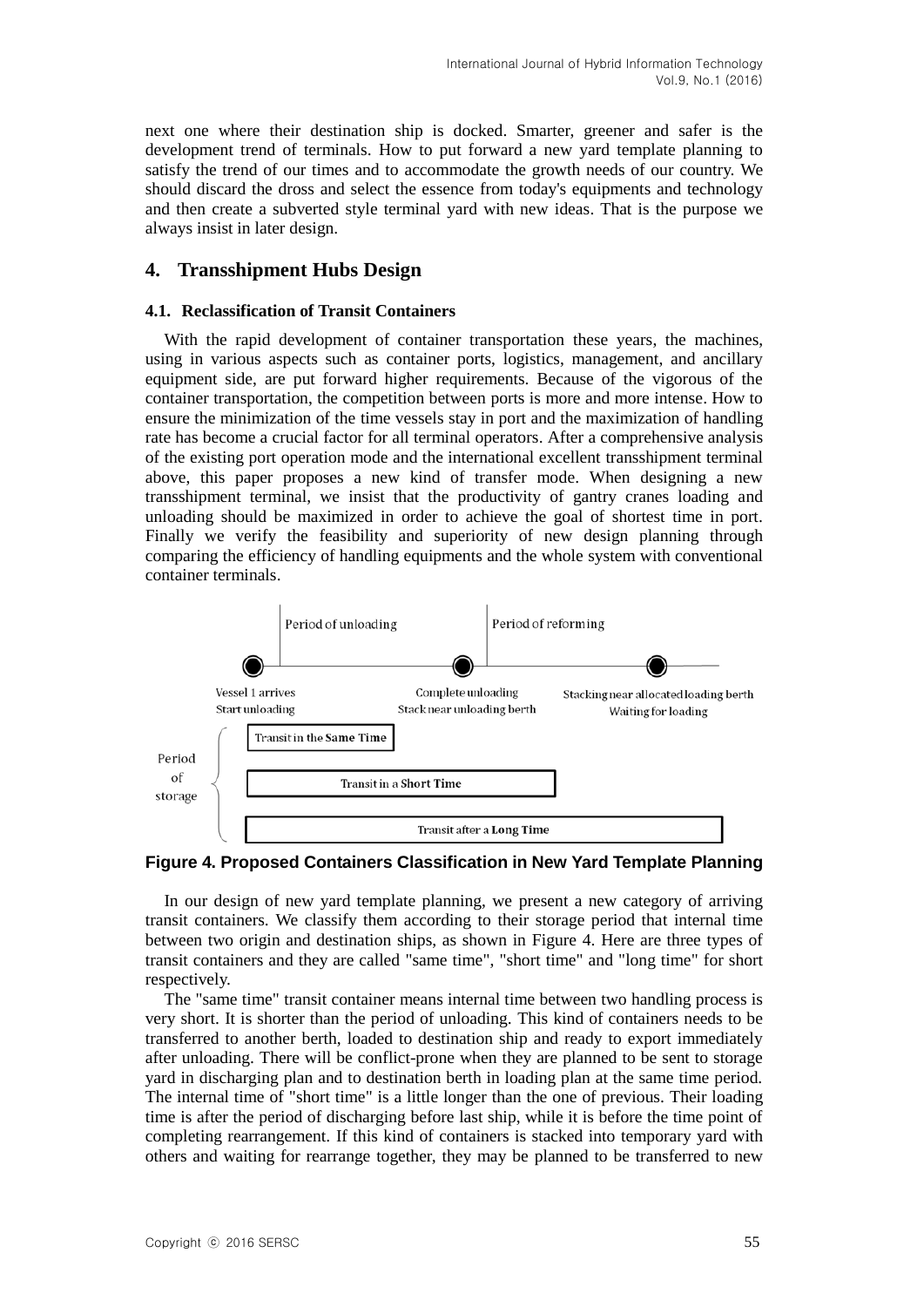International Journal of Hybrid Information Technology Vol.9, No.1 (2016)

berth to load before the complement of rearrangement. It really can be picked up from the storage yard while reforming, but the transportation and operation in such a small piece of area would be complexity. The last kind of transit containers is the most common one. The loading time point is after all processes, including the operation of unloading and reforming. Their destination ships will reach after such a long time.

#### **4.2. Layout Planning of Terminal Yard**

Considering the current situation of Chinese shipping trade, the new design of our yard template still remains the big-picture of conventional container terminals. As shown in Figure 5, from seaside to landside the infrastructures are, in order, berth, quay, marshalling yard, back yard, CFS, administration building and others. We can see that the main handling facilities are yard cranes, represented by black rectangles. The handling technology system of yard cranes has been proved to be the most suitable technology for China. Comparing with the system of trailer chassis, 4 to 5 tiers stacked by yard cranes can save the valuable land resources in container terminals effectively; comparing with the system of straddle carrier, lower cost in manufacturing, operating and repairing is much more attractive.



**Figure 5. Vertical View of Yard Template Planning of Transshipment Hubs**

The most striking difference you can see from the Figure 5 is the layout of marshalling yard. The storage yards close to seaside are filled in perpendicular to the sea, and the layout of back yard follows conventional one. The reason why we part terminal yard into two modules and use different layouts is that we consider the advantage of integration. Horizontal layout with rubber tyre gantries (RTGs) is familiar with Chinese container terminal operators. Its flexibility and effectiveness help it to be the most favorite stacking equipment in terminal yard. Vertical layout with rail mounted gantries (RMGs) is a new type of layout. It is widely used in European container terminal, especially in automated container terminals. The RMG, who can cross near 12 rows, owns higher capacity. Mounted in rails let it easier be automatic controlled. Considering the development trend of shipping trade and container terminal, we make a bold trial to design a new template. Seen the sectional view of this new template (Figure 6), a detailed function division is shown in it.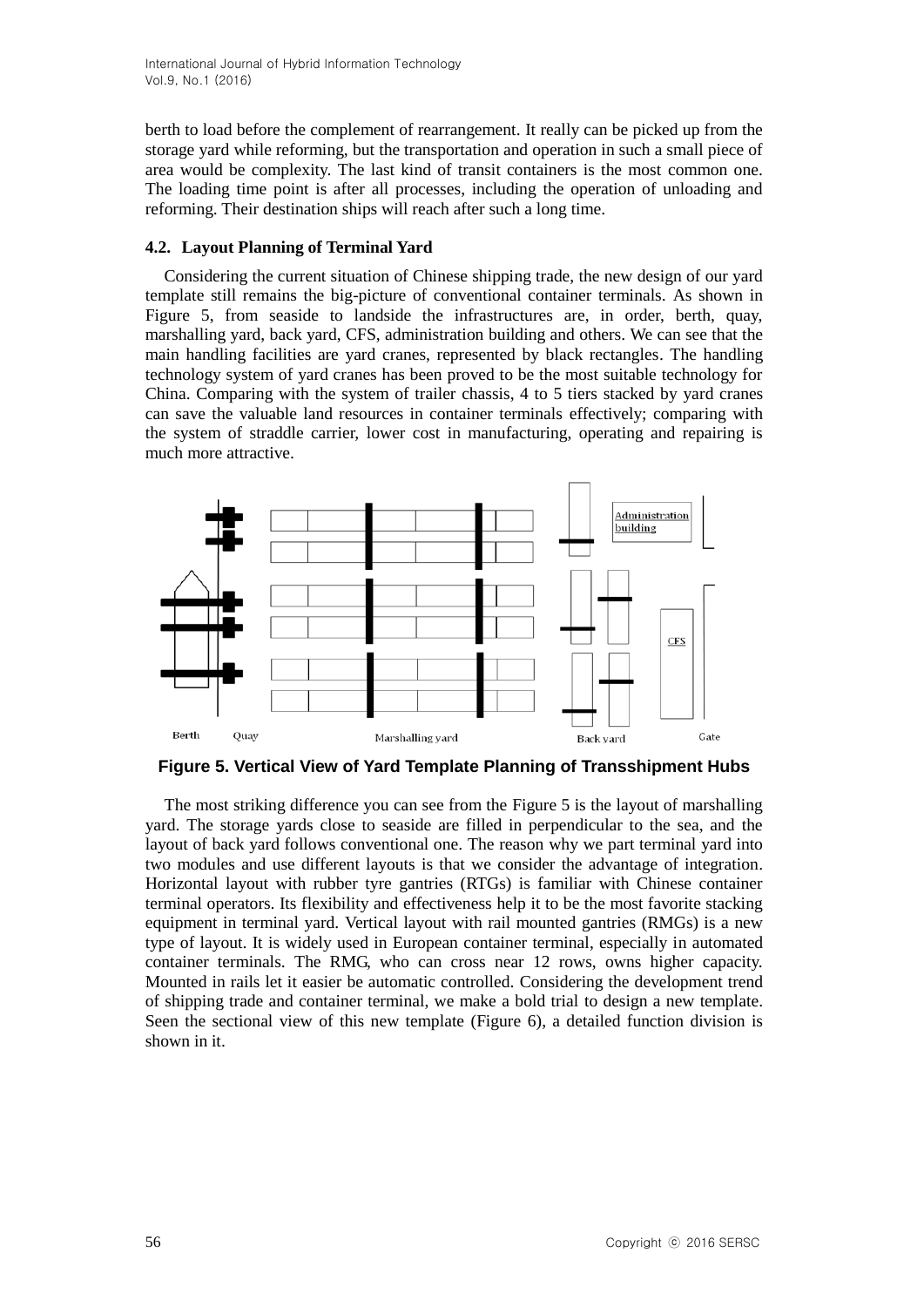

**Figure 6. Sectional View of New Function Division of Transshipment Hubs**

Due to transient internal time, the closest storage to quayside is used to stack "short time" transit containers. No matter pick from quayside or sent them to it, the short distance is conducive to transport quickly. Next to the "short time" storage is arranged a large stacking area for export containers, including domestic exports and waiting for transfer. We could not deny the fact that China is being and will have been a major exporter for a still long time. That is why we distribute the largest area to those who ready for shipment. Another large storage area is used for unloading containers, except "same time" and "short time" transit ones. Design of this area uses the experience of Singapore Port operation mentioned in Section 3 for reference. After unloading process, the equipments in this area are responsible for rearrangement."Long time" transit containers are sent to relevant export storage which is near loading berth and import containers would be transferred to the area behind it. Import storage is close to landside and convenient for consignees receiving.

General containers, whatever import, export or transit, are stacked in marshalling yard. Besides, the back yard still retains for special container's temporary storage, including empty container, refrigerated container, danger goods container and so on. As "same time" containers are transited by horizontal transportation from berth to berth directly, there is no area for them. Just maybe a temporary parking area beside quay cranes for queue when the delivery of "same time" is too fast to load. It would be easily found that different storage owns different height because different handling technology is assigned to them. We give a detailed introduction in next sub-section.

### **4.3. Mixed Handling Technology Strategy**

The efficiency work is the prominent advantage of the container terminal and the reasonable loading and unloading process design is the guarantee to improve the working efficiency of the port. Choosing a handling technology reasonable is the prerequisite of container terminal production operation. Every process system has the characteristics of their own, and they are different in the process, advantages, disadvantages and applicable wharf, as shown in Table 1. As the mixed system can bring the characteristics of each machine into fully play, enhancing advantage and avoiding disadvantage can make the whole system more reasonable and perfect. When designing for transshipment container terminals in China, we discard the conventional handling technology and create a new mixed one.

| Table 1. Multiple Comparisons between Several Kinds of Handling |  |
|-----------------------------------------------------------------|--|
| Technology (E-excellent, G-good, A-average, P-poor)             |  |

| Compare in different<br>fields | Handling technology<br>based on<br>straddle<br>carriers | Handling technology<br>based on yard cranes | Mixed handling<br>technology |
|--------------------------------|---------------------------------------------------------|---------------------------------------------|------------------------------|
| Capacity of storage            |                                                         |                                             |                              |
| Cost of investment             |                                                         |                                             | F                            |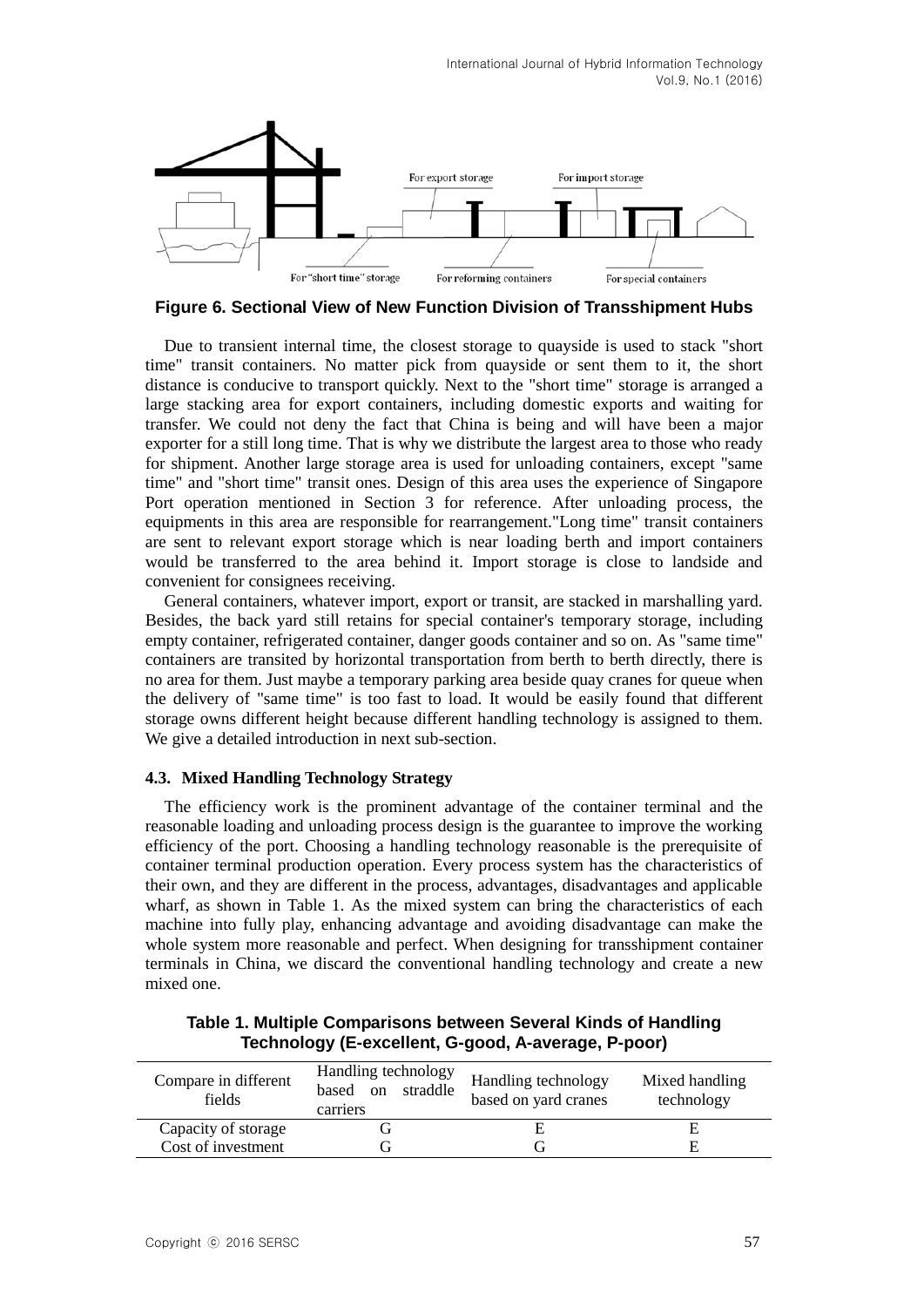International Journal of Hybrid Information Technology Vol.9, No.1 (2016)

| Difficulty level of<br>technology      | G | P | А |
|----------------------------------------|---|---|---|
| Efficiency of handling                 | G | G | Е |
| Flexibility of<br>equipments           | G | P | Α |
| Damage of containers                   | P | G | G |
| Cost of maintenance                    | P | G | Α |
| Possibility of<br>expansion            | G | P | G |
| Adaption of<br>automation              | P | G | G |
| Convenience of<br>multimodal transport | P | G | G |

Considering different characteristic of each type of containers, as the classification put forward in sub-section 4.1, we select different equipments to handle them, thus different kind of containers have different operation process. Different stacking equipments, straddle carrier, RTG and RMG, lead to the mixed handling technology using in this whole terminal. Due to the integration of old and new in our new yard template design, a part of operation still follows convention, for example the transit of special containers. Our paper focuses on the research of transit containers. We have proposed a new classification and storage distribution. Next, we elaborate several processes for transit containers, as shown in Figure 7.



**Figure 7. Operation Processes for Different Kinds of Transit Containers** 

On account of a much shorter time comparison with other kind of transit containers, internal trucks are scheduled to pick up "same time" transit containers from unloading berth in a particular time period and then sent them to corresponding loading berth. Theoretically, as the first process shown in Figure 7, as soon as internal trucks reach the loading area, the quay cranes on the loading berth handle the "same time" transit containers. If there is not enough time to operate export containers before, there will be a small parking area for temporary queuing.

Because of the speediness in transit containers from quay side to storage, we choose straddle carrier as the horizontal transportation in "short time" transit containers discharging process. It can save operation time effectively. The internal time between loading and unloading is short and uncertain, so it is essential for terminal operators to stack "short time" transit containers into storage as soon as possible. Then the subsequent process will not be influenced. Due to the high cost of straddle carrier's transport, we choose yard cranes in the loading process for this kind of transit containers. Internal trucks receive them and transport to destination berth, no matter close or far (shown as the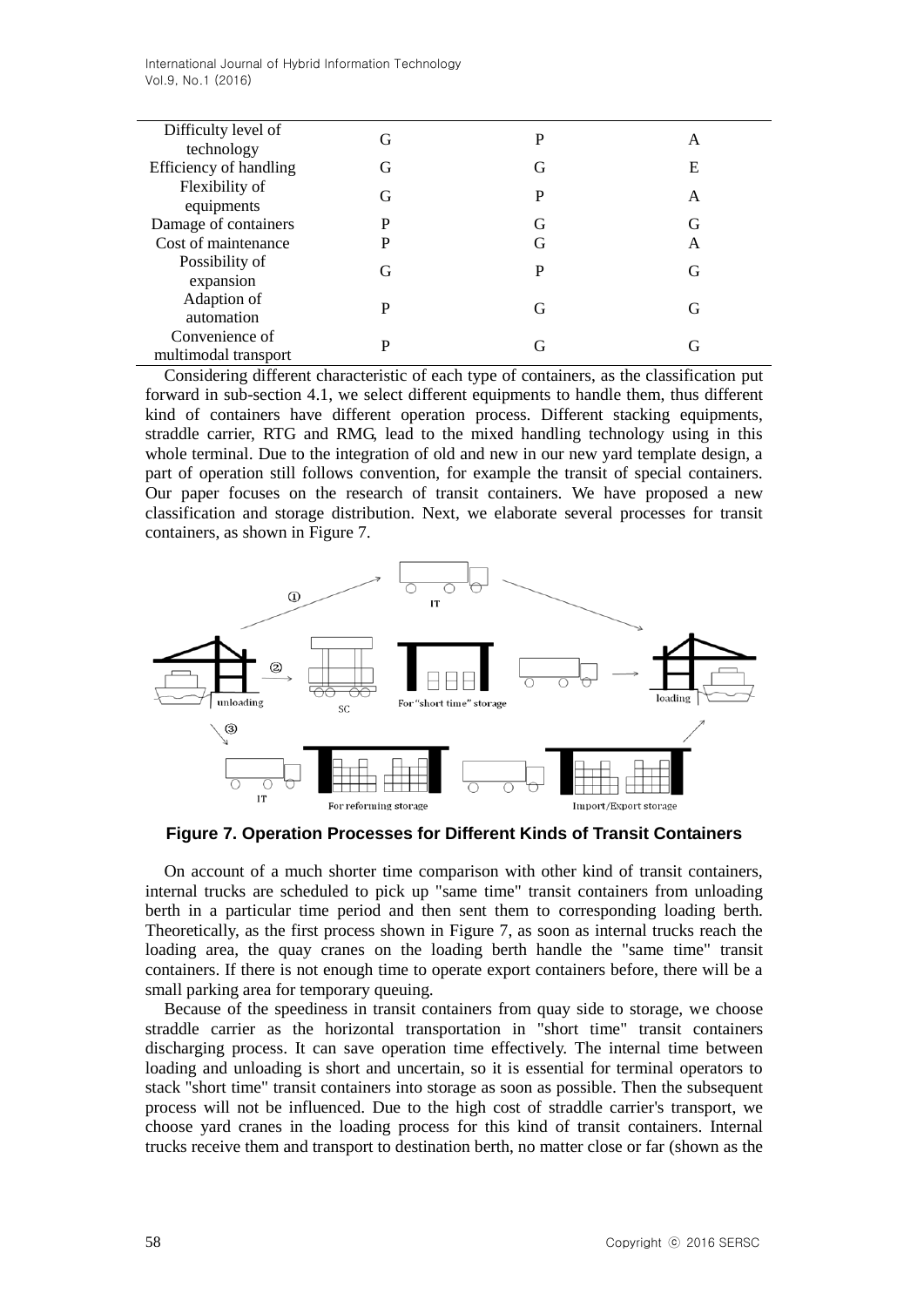$2<sup>nd</sup>$  process in Figure 7).

The last process shows that import containers and "long time" transit ones are all sent to reforming storage. Yard cranes accept them temporarily and then rearrange after the completeness of unloading. Through the process of reforming, different containers are transported to relevant storage by internal trucks waiting for next operation."Long time" transit boxes would be stacked into corresponding export storage, where their next ships berth near the storage. Together with domestic exporter containers, be loaded into new vessels and shipped to next destination port. Import containers would be moved to import storage which is close to the reforming one. Consignees assign external trucks to container terminal and receive their cargoes.

## **5. Simulation Experiment**

## **5.1. Simulation Modeling**

According to the yard template planning put forward, the layout of the terminal is vertical arrangement, which is different from conventional container terminals in China. The interface of simulation is shown in Figure 8. Adapting to the new arrangement and large throughput of transshipment terminals, Rail gantry cranes are chosen to be responsible for the containers handling in yard. Due to the restriction on the rail, they are only allowed to move freely on the perpendicular to the direction of the wharf apron. Storage area for short time transit containers, export containers, long time transit containers and import containers are distributed one by one from quay side to hinterland.



**Figure 8. The Interface of Simulation**

When designing the simulation model, it is important to balance the dependency between practical operation and abstract simulation. Simulation could not mirror the fact absolutely, so we always put simulations under a certain condition. The assumptions of simulation model in this article are as follows:

(1) Limited period hypothesis: The whole simulation time are segmented to several periods. The distribution of handling equipments at the end of last period is the initial conditions of the next. Turn the problem of infinite discrete system into finite discrete system problems.

(2) Always satisfy capacity: The randomly distributed jobs and operations are in a scope of the yard capacity. One or more handling equipments are always allowed to be allocated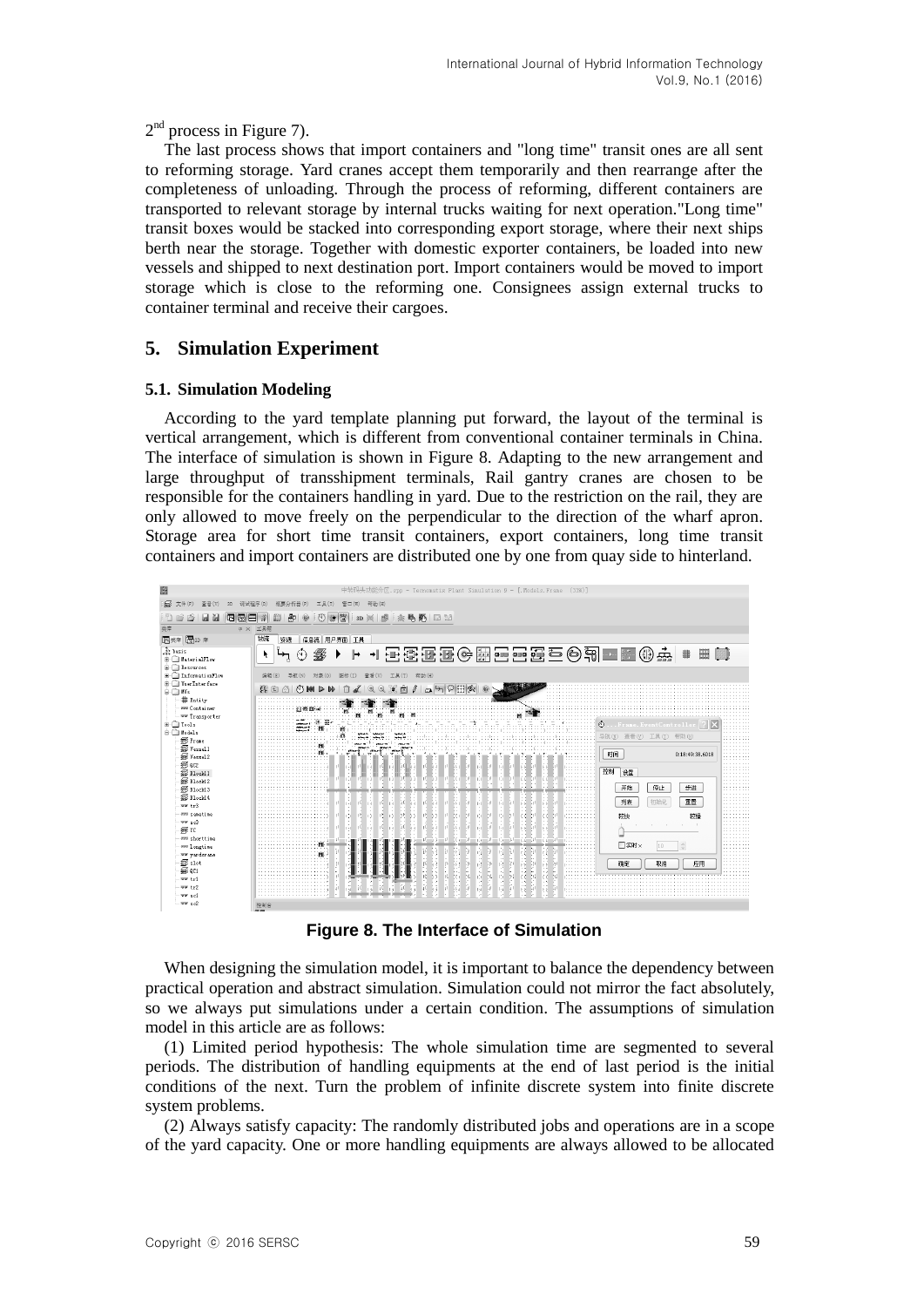for one job.

(3) Information completeness hypothesis: All the information of equipments resource and allocation decision are complete, certain and known.

Several assumptions above guarantee the execution of simulation. Then we program codes for this proposed planning to check the performance. According to yard operation of the business flow diagram and the layout plan of yard, the yard resource allocation simulation model is divided into the following modules according to their function, shown in Table 2.

**Table 2. A Brief Introduction of Different Types of Simulation Module**

| Type of Module              | <b>Function</b>                                                                                                | Including                                                                                                                                      |
|-----------------------------|----------------------------------------------------------------------------------------------------------------|------------------------------------------------------------------------------------------------------------------------------------------------|
|                             | Show the new layout of yard template                                                                           | Berth, quay side, transportation lanes,                                                                                                        |
| Layout module               | planning, the rough size and relative                                                                          | handling equipments, different kinds of                                                                                                        |
|                             | location of each divisions.                                                                                    | block and other construction facilities.                                                                                                       |
| Generation module           | relevant containers<br>and<br>Produce<br>horizontal transportation, according to                               | Attributes of containers: origin, type,<br>and volume:<br>attributes of<br>size<br>transportation: type, speed, routing and                    |
|                             | certain time interval distributions.                                                                           | destination.                                                                                                                                   |
| Cranes operation<br>modules | Control and display the handling<br>process of OCs and YCs dynamically.                                        | Main working parameters of cranes,<br>and certain rules of lifting or loading<br>container from ships or to storages.                          |
| Yard storage module         | Dynamically<br>display<br>the<br>usage<br>condition of yard storages, and show<br>the occupancy rate directly. | The number and location of yard<br>cranes allocated to each storages, and<br>the number of slots for different kinds<br>of containers in them. |
| Output & Analysis<br>module | Output the results of simulation and<br>about<br>production<br>present<br>reports<br>performance parameters.   | Summarization of the key<br>input<br>parameters, performance of handling<br>equipments and the whole system.                                   |

### **5.2. Statistical Parameters**

As an important part of Shanghai's first port, Yangshan deep-water port, both in the location and logistics aspects, the development to the international transfer function is the inevitable choice in the future which has a long-term significance to promote the construction of Shanghai shipping center (Fei, *et al.,* 2014). The data of the simulation experiment is on reference of the layout of the third phase of Yangshan deep-water port to determine the corresponding terminal quay berth length, depth and size of the container area. Making assumptions of the Loading and unloading capacity of ship and the order and configuration level transport numbers of the quay crane. Each length and capacity of the area is determined by the percentage of each type containers. Mechanical parameters is the average according to the relevant literature, as shown in Table 3.

## **Table 3. Series of Basic Parameter about Wharf, Vessel, Handling Sequence and Equipments**

| Parameters<br>about | Details           |                      |                                         |                                    |                                        |                                    |
|---------------------|-------------------|----------------------|-----------------------------------------|------------------------------------|----------------------------------------|------------------------------------|
|                     |                   |                      |                                         | Block size (600)                   |                                        |                                    |
| wharf               | Length            | Depth                | For short<br>time transit<br>containers | For export<br>containers           | For<br>unloading<br>containers<br>else | For import<br>containers           |
|                     | $264+182+282$     | $80 + 600$           | $60*60$                                 | $60*180$                           | $60*300$                               | $60*60$                            |
|                     |                   |                      | Percent of container type (100%)        |                                    |                                        |                                    |
| vessel              | Container<br>size | Shipping<br>ability  | Import<br>containers                    | Same time<br>transit<br>containers | Short time<br>transit<br>containers    | Long time<br>transit<br>containers |
|                     | $40'(12*2*2)$     | 50,000<br><b>DWT</b> | 30%                                     | 3%                                 | 22%                                    | 45%                                |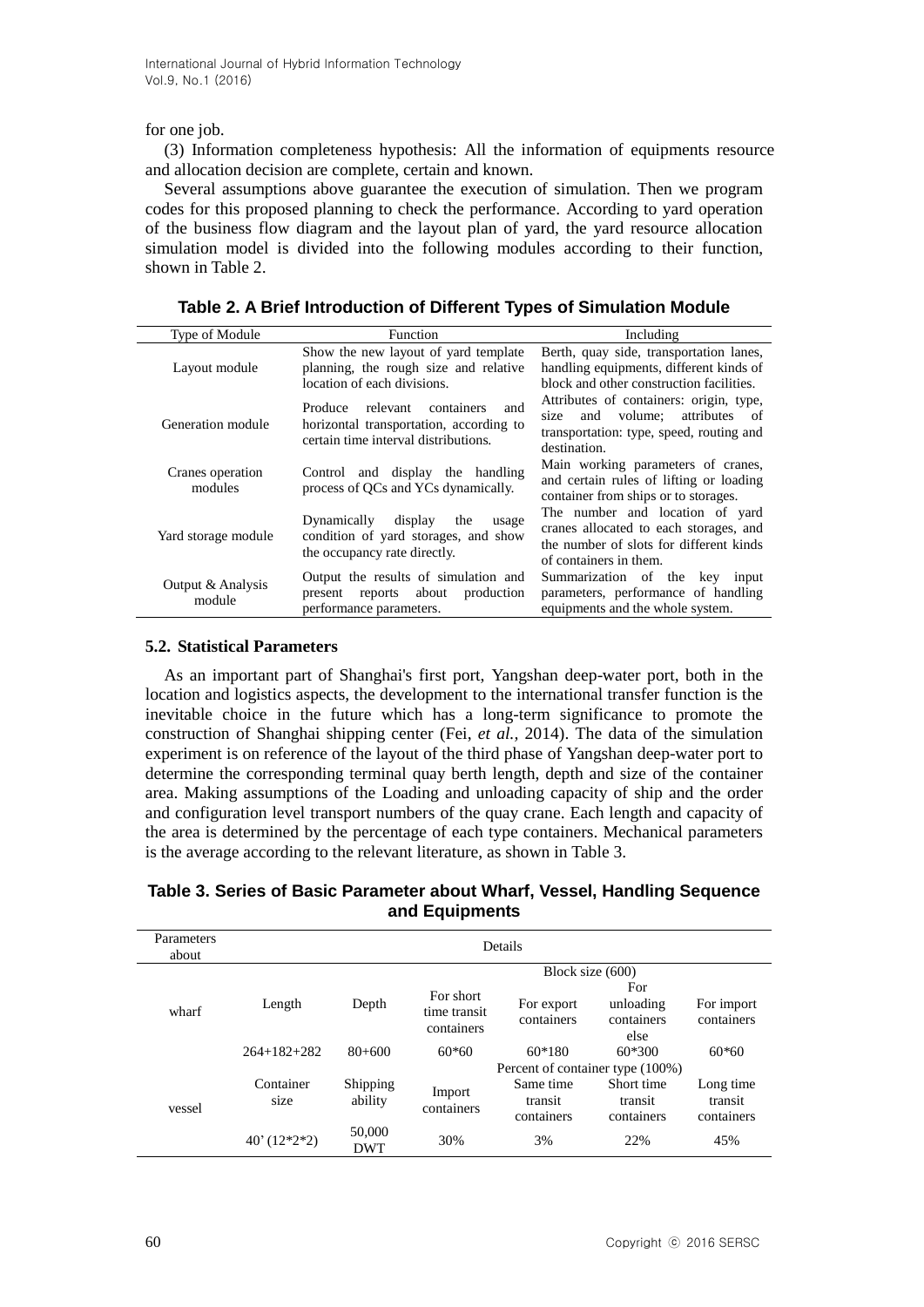|            |             | <b>Ouay cranes</b> | Yard cranes             | Internal trucks    | Straddle<br>carriers |
|------------|-------------|--------------------|-------------------------|--------------------|----------------------|
| equipments | Number      | 3 OCs/Vessel       | 3 YCs/Vertical<br>block | $4 \text{ ITs/OC}$ | 2 SCs/Vessel         |
|            | Performance | 2.5 min/TEU        | 2 min/TEU               | $8.3 \text{ m/s}$  | $4.8 \text{ m/s}$    |

The number of slots in the ground results the size of each storage yard. According to the parameters given above, the number of slots in the ground can be defined by the formulas below.

$$
E_y = \frac{Q_h t_{dc} K_{BK}}{T_{yk}} \qquad N_s = \frac{E_y}{N_l A_s}
$$

 $N_s$  means the number of slots in the ground.  $E_y$ , the major variable to calculate  $N_s$ , means the required capacity in one container terminal.  $Q_h$  stands for the annual amount of one container terminal (TEU);  $t_{dc}$  stands for the average storage period of arriving containers (d);  $K_{BK}$  means the unbalanced coefficient of container storage yard, the value range is 1.1 – 1.3, and the value range of working days of it  $T_{\text{vk}}$  is usually between 350 to 365 days. After getting the value of required capacity, with the tiers one type of stackers can handle and the utilization factor of one storage yard, the number of slots in the ground can be finally worked out. These two variables are represented by  $N_1$  and  $A_s$ separately.

Except the basic parameters, we also calculate different transport time of different horizontal vehicles, straddle carrier goes into the different bay and rail gantry crane stacks containers into different rows and tiers. The stacking time of the straddle carrier includes in-time, storage period and out-time. The stacking time of the rail gantry crane includes suitcase, driving into the booked rank, releasing and driving into the rail. The specific calculation results are shown in Table 4 and 5.

**Table 4. Different Operation Time of Each Container Stacked to Different Slot by Straddle Carrier**

| <b>Position</b> | Number of rows based on quay side. |  |    |             |              | Position |
|-----------------|------------------------------------|--|----|-------------|--------------|----------|
|                 |                                    |  |    |             |              | Yard     |
| Juay            | აი                                 |  | 44 | $47 = 50-3$ | $50=1+24+10$ |          |

| Table 5. Different Operation Time of Each Container Stacked to Different Slot |
|-------------------------------------------------------------------------------|
| by Yard Crane                                                                 |

| <b>Position</b> |              |             |     | Number of columns based on truck lane |       |     | Position |
|-----------------|--------------|-------------|-----|---------------------------------------|-------|-----|----------|
|                 | 120          | 118         | 116 | $---$                                 | ---   | --- |          |
|                 | 104          | 102         | 100 | 98                                    | $---$ | --- |          |
| Rails           | 88           | 86          | 84  | 82                                    | 80    |     | Lanes    |
|                 | $72=56+1*16$ | 70          | 68  | 66                                    | 64    | 62  |          |
|                 | $56=4*2+8*2$ | $54=56-1*2$ |     | 50                                    | 48    | 46  |          |

### **5.3. Result Analysis**

Due to the design in our paper focusing much on unloading process, we only simulate the containers transferred from quayside to storage or another berth. According to the model established and parameters set before, after near 20 minutes, the vessel is completely unloaded and all containers have been send to their destination separately. As shown in Table 6, 3 quay cranes are assigned to this 50,000 DWT vessel and the efficiency of them is about 27 move/h. The number of horizontal transportation use in our system is very qualified. Although we distribute 4 internal trucks for each QC, one truck is enough to cooperate with one QC under our assumption.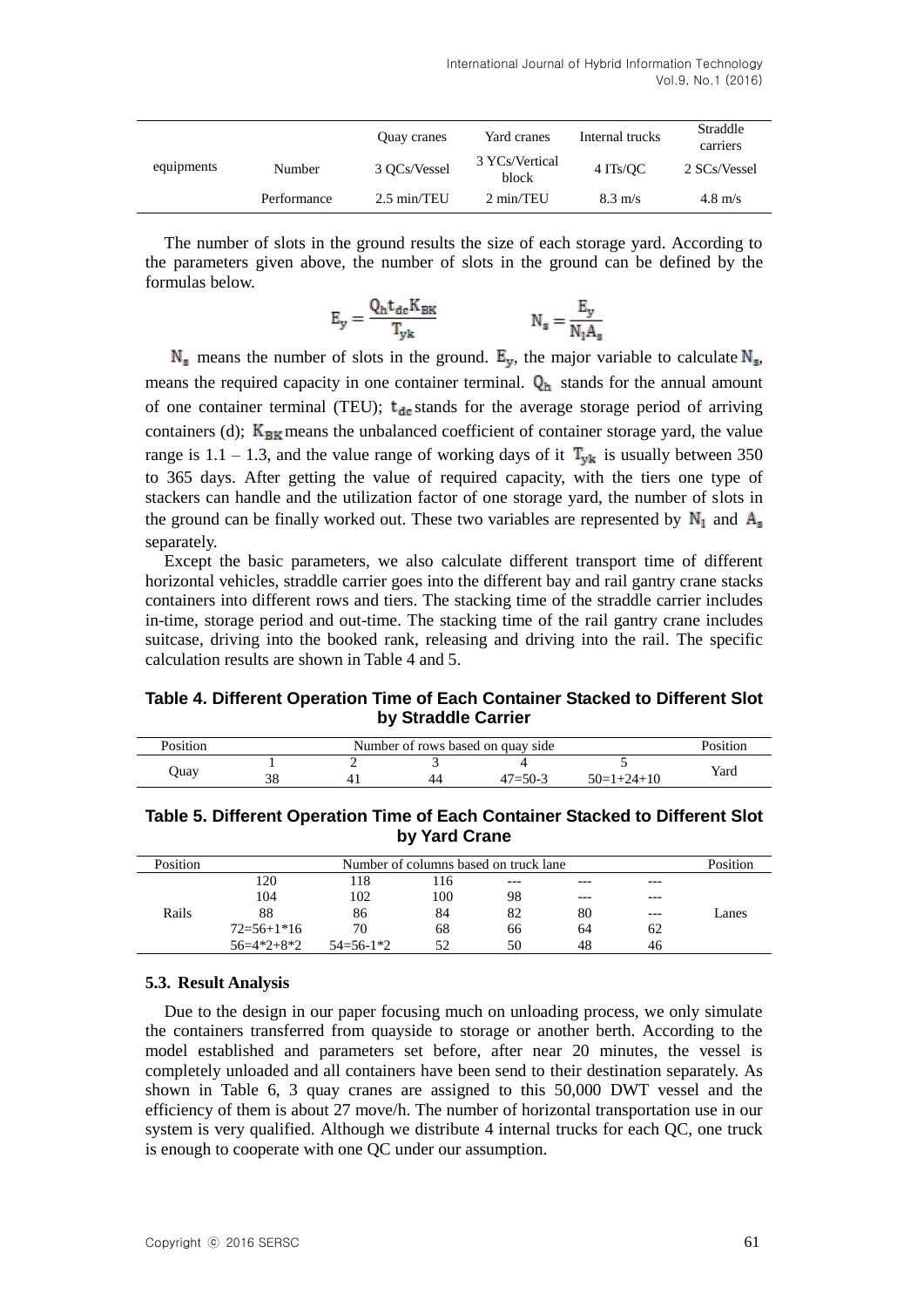| <b>Operation</b> | Number of quay | Move times each OC each | Number of horizontal transport each |
|------------------|----------------|-------------------------|-------------------------------------|
| time             | cranes         | hour                    |                                     |
| 0:18:49:38       | 3 OCs          | 27 move/h               | 1 Truck/OC                          |

| Table 6. The Result of Simulation |  |  |
|-----------------------------------|--|--|
|-----------------------------------|--|--|

In addition, on the basic of the successful experience for 50,000 DWT vessel, we decide to do more simulation on different size of vessels. From 10,000 DWT to 150,000 DWT, we appropriately change some parameters according to design standards and do another 6 simulations to find the relationship between terminal efficiency and size of vessels. Results are shown in Figure 9. Although general trend is always growing, some phenomenon can still be found by comparing the data between actual and simulation. And conclude which terminal is much more suitable for the construction of transshipment template.



**Figure 9. Compare QC Efficiency between Data Range, Actual Data and Simulation Result**

The red and blue lines in Figure 9 represent the data range of QC efficiency corresponding to different size of vessels generally. The red means the maximization of its range and the blue one means the minimization. The value in this area between this two broken lines is desirable. The green line shows the QC efficiency in actual operation and the purple shows the results of several simulations. The comparison between these two lines shows that when vessels are relative small (<30,000DWT), the result of simulation is not very satisfying. But it behaves better than actual data when the size of vessels is larger. That is because the different treatment we design for each kind of containers. If vessel is small, that means the container it ships are relatively less. The number of containers distribute to each types is still a small number, so the advantage of new design does not play an important role in that situation. Only there is a large number of transit containers unloaded, then the inadaptation of conventional process will be appeared. This result proves our design of transshipment container terminal conforms to the trend of times. In future, vessels will be larger and larger to meet the need of global trade.

## **6. Conclusion**

The time used in uploading is a main indicator to measure the efficiency of the terminal. In the paper, a new layout and operation pattern have been designed by referencing the survey of the situation of Chinese terminals and the excellent case of the foreign terminals. Taking the relevant data of the Yangshan port in Shanghai, a analogue simulation has been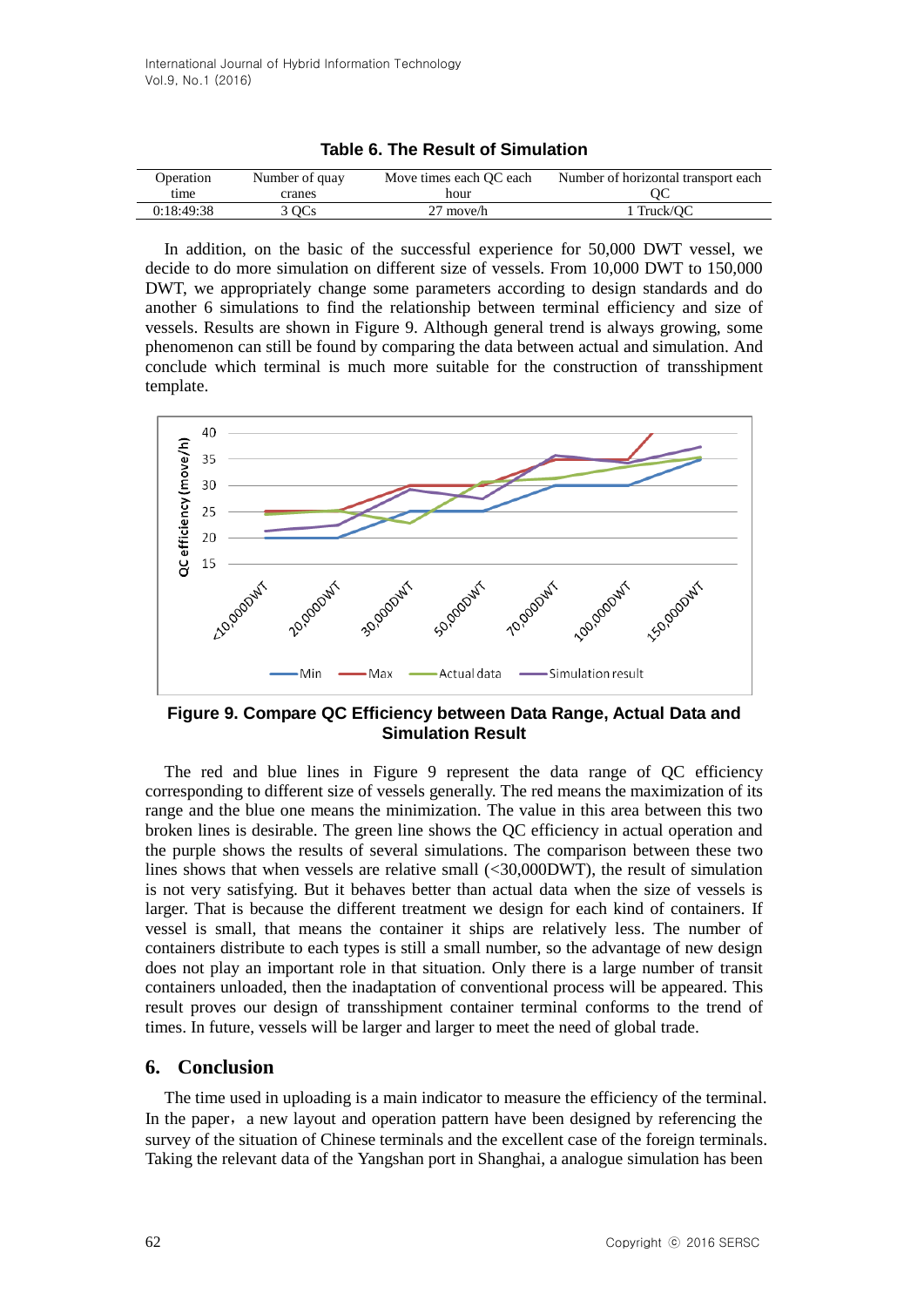made to prove the effectiveness and operability of the scheme and hope to provide the new thought for the transformation of Chinese port and the development of the Shanghai Free Trade Zone. In future, vessels will be larger and larger to meet the need of global trade. Our design of transshipment container terminal not only conforms to the reality of China, but also complies with the trend of times.

#### **Acknowledgements**

This work is sponsored by National Natural Science Foundation of China(51409157), Shanghai Educational Development Foundation (14CG48), Shanghai Sailing Program (14YF1411200), Doctoral Fund of the Ministry of Education (20133121110001), Shanghai Municipal Education Commission Project (13YZ080,14YZ112) and Shanghai Maritime University Academic New Talent Project (YXR2014061).

### **References**

- [1] H. J. Yeo, "Competitiveness of Asian container terminals", The Asian Journal of Shipping and Logistics, vol. 26, no. 2, **(2010)**, pp. 225-246.
- [2] H. J. Carlo, I. F. A. Vis and K. J. Roodbergen, "Storage yard operations in container terminals: Literature overview, trends, and research directions", European Journal of Operational Research, vol. 235, **(2014)**, pp. 412-430.
- [3] J. X. Wang, "Design and research for container terminal yard", Dalian University of Technology, **(2003)**.
- [4] Y. M. Lin, "Study on the scheduling problems in container terminal", Shanghai Maritime University, **(2007)**.
- [5] W. Yan, C. Xie and D. F. Chang, "Yard allocation strategy for container terminals based on parallel genetic algorithm", Journal of Shanghai Maritime University, vol. 30, no. 2, **(2009)**, pp. 14–19.
- [6] Y. L. Li, "Study on the key problems of the container handling technology and layout", Wuhan University of Technology, **(2010)**.
- [7] R. M. Wang, G. W. Zhang and Y. Long, "Efficient handling technology for container terminals", Port & Waterway Engineering, vol. 10, **(2006)**, pp. 116–119.
- [8] S. P. Liu, "Research on handling technology system for container ports", Science & Technology Information, vol. 28, **(2011)**, pp. 93–96.
- [9] Y. W. Wang, "Technology of application simulation optimization design for container terminals", Journal of Shanghai Maritime University, vol. 2, **(1987)**, pp. 61–80.
- [10] M. Sha, "A modeling and simulation for the design of stevedoring technology scheme for container terminals", Journal of system simulation, vol. 15, no. 9, **(2003)**, pp. 1240–1244.
- [11] H. L. Zhong, X. Q. Ou and G. X. Zhang, "Stacking strategy design and simulation for export containers arriving at port in random sequence", Journal of Shanghai Maritime University, vol. 33, no. 1, **(2012)**, pp. 26–31.
- [12] X. Y. Zhang, "Research on simulation analysis and modeling for bulk terminal's handling process system", Journal of Wuhan University of Technology, vol. 33, no. 12, **(2011)**, pp. 55–59.
- [13] L. Zhen, E. P. Chew and L. H. Lee, "An integrated model for berth template and yard template planning in transshipment hubs", Transportation Science, vol. 45, no. 4, **(2011)**, pp. 483 - 504.
- [14] L. Zhen, "Yard template planning in transshipment hubs under uncertain berthing time and position", Journal of the Operational Research Society, vol. 64, no. 9, **(2013)**, pp. 1418-1428.
- [15] B. Wang and T. Yang, "Optimization model of containers stocking in a transshipment port yard", 2010 3rd International Conference on Power Electronics and Intelligent Transportation System, **(2010)**, pp.  $109 - 112.$
- [16] M. M. Ding and C. J. Liang, "Selection model on transit port for China's inland container export", Journal of Shanghai Maritime University, vol. 33, no. 4, **(2012)**, pp. 39–44.
- [17] R. M. G. John, P. M. Lee and C. L. J. Henry, "A resource-based view of competitive advantage at the Port of Singapore", Journal of Strategic Information Systems, vol. 14, **(2005)**, pp. 69–86.
- [18] W. D. Liu, "Fuzzy comprehensive evaluation and application for port handling technology", Port & Waterway Engineering, vol. 11, **(2005)**, pp. 45–47.
- [19] H. P. Fei, B. B. Gu and Z. Wu, "The necessity and feasibility of developing international transit business in yangshan bonded port area-based on the thought on the construction of Shanghai international shipping center", Shanghai Management Science, vol. 34, no. 6, **(2012)**, pp. 71-74.